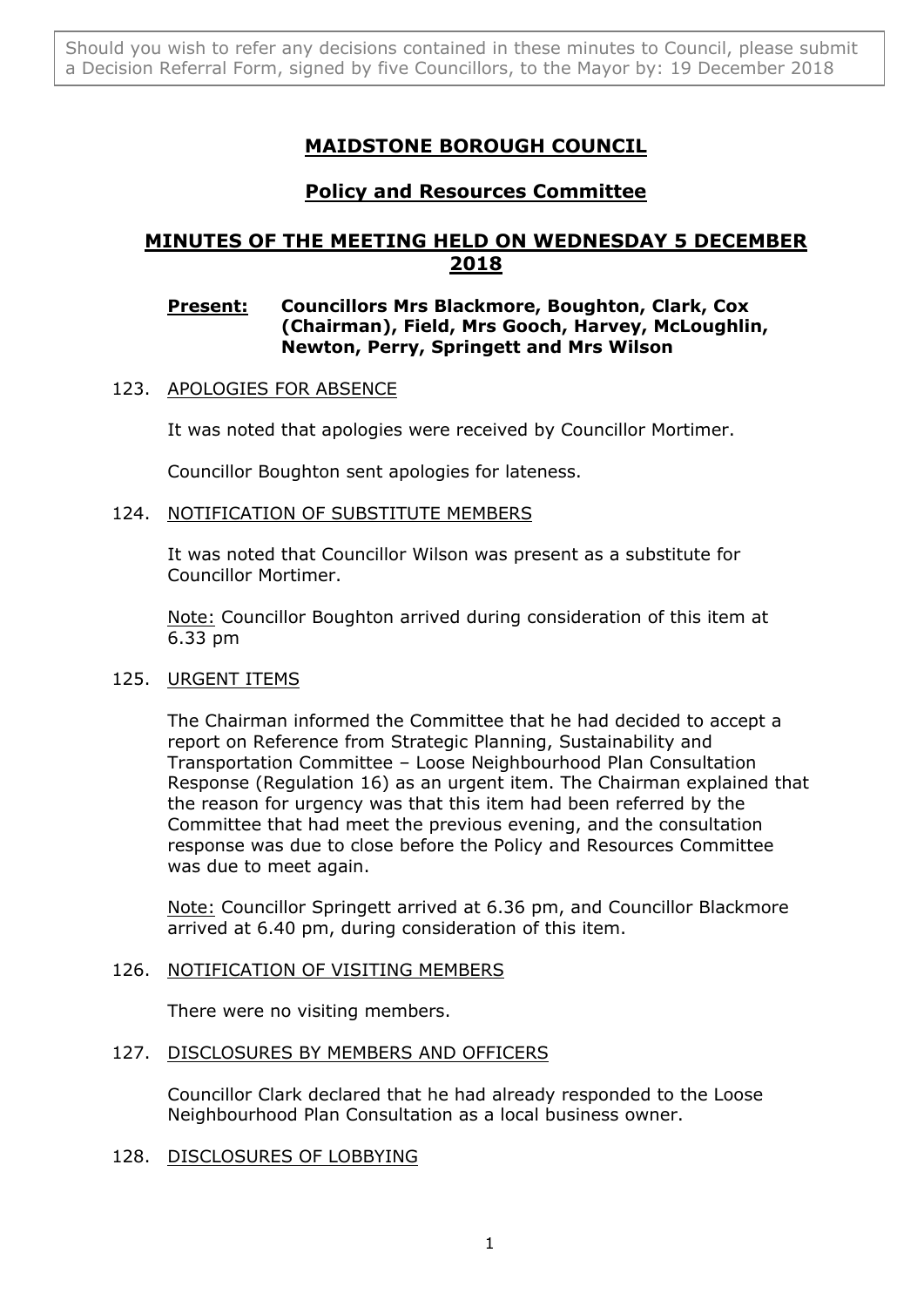There were no disclosures of lobbying.

#### 129. TO CONSIDER WHETHER ANY ITEMS SHOULD BE TAKEN IN PRIVATE BECAUSE OF THE POSSIBLE DISCLOSURE OF EXEMPT INFORMATION.

**RESOLVED:** That item 15. Enforcement Proceedings be taken in private due to the possible disclosure of exempt information.

### 130. PRESENTATION OF PETITIONS (IF ANY)

There were no petitions.

#### 131. QUESTIONS AND ANSWER SESSION FOR MEMBERS OF THE PUBLIC (IF ANY)

There were no questions from members of the public.

132. COMMITTEE WORK PROGRAMME

**RESOLVED:** That the Committee Work Programme is noted.

133. REPORTS OF OUTSIDE BODIES

There were no reports of Outside Bodies.

#### 134. COUNCIL TAX BASE AND COLLECTION FUND ADJUSTMENT

Mr Mark Green, the Director of Finance and Business Improvement, presented a report outlining the Council Tax Base and Collection Fund Adjustment.

Mr Green explained that the authority was required to provide projections on the Council Tax base each year. The Council Tax Base figure equated to the number of residential properties in the borough that were liable to pay Council Tax, taking into account other factors that may affect the Council Tax Base including the issuing of various allowances and the proportion of non-collection. The calculation of this figure allowed the Council, and other precepting authorities, to make future financial projections. The Committee noted that in 2018/19 the growth in the Council Tax base was predicted to be 2%, but the actual growth was 1.82%.

Alongside the Council Tax Base, an adjustment was required to the Council's Collection Fund. The Collection Fund was the fund the Council was required to maintain to ensure any variances between the predicted and actual collection of Council Tax was reflected in the payments made to the various precepting authorities.

In response to a question from the Committee, Mr Green confirmed that the Council was not allowed to hold a contingency fund in the event of over distributing the collection fund. However as precepting authorities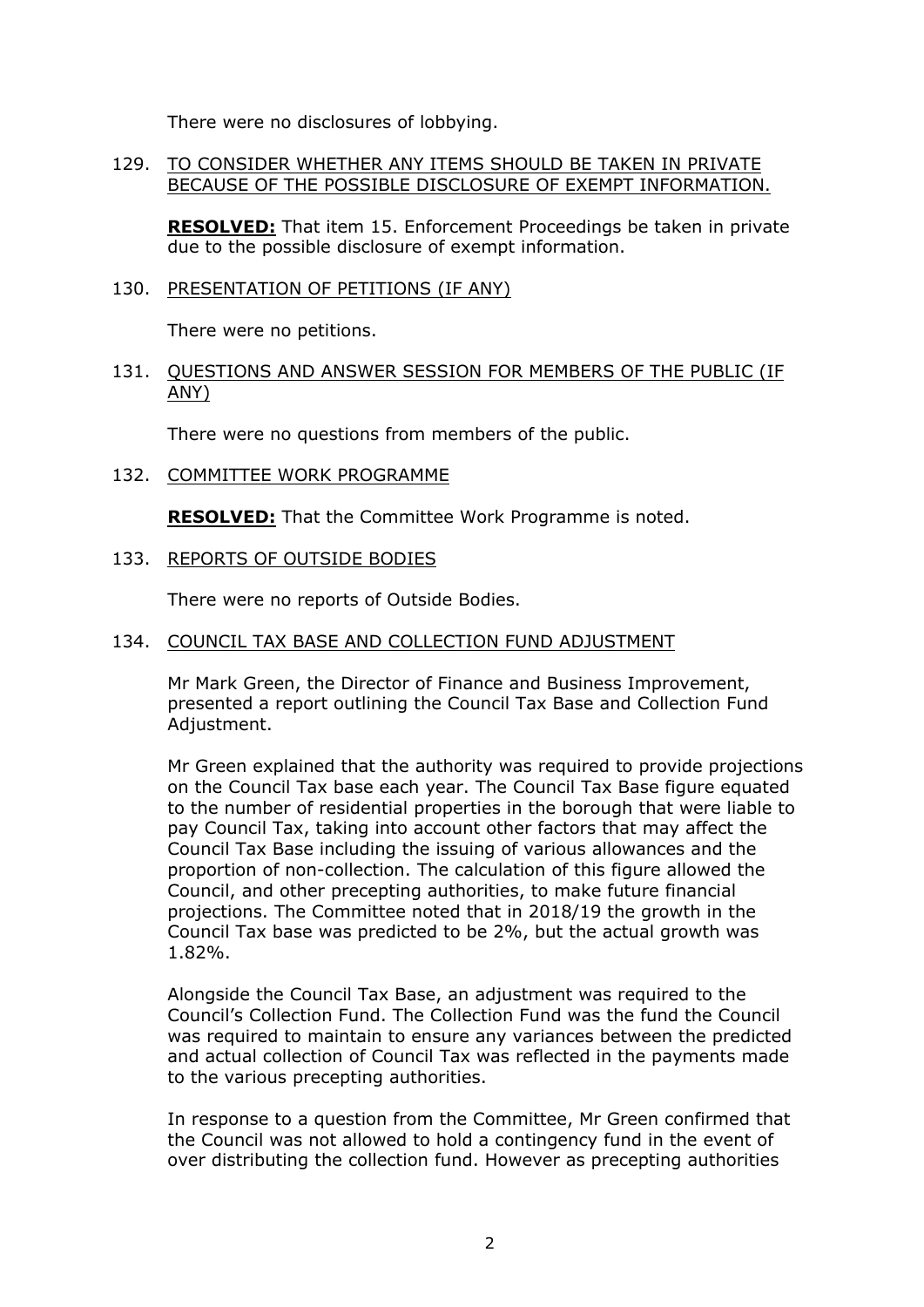tended to remain the same year to year, it was possible to recover any over allocation through subsequent distributions of the fund.

The Committee requested that an updated appendix showing the Parish Council Tax Base, including a further column with the previous year's data in, be circulated to members following the meeting.

## **RESOLVED:**

- 1. Pursuant to this report and in accordance with the Local Authority (Calculation of Council Tax Base) (England) Regulations 2012, the amount calculated by this Authority as its Council Tax Base for the year 2019/20 will be 62,033.4;
- 2. In accordance with the Local Authority (Calculation of Council Tax Base) (England) Regulations 2012, the amount calculated by this Authority as the Council Tax Base for each parish area for the year 2019/20 will be as identified in Appendix 2 to this report.
- 3. The 2018/19 Council Tax projection and proposed distribution detailed in Appendix 3 of this report is agreed.

Voting: Unanimous

## 135. KEY PERFORMANCE INDICATOR UPDATE QUARTER 2, P&R

Mr Green updated the Committee on the performance of its Key Performance Indicators (KPIs). 12 out of the 13 KPIs were at green status, having exceeded their targets. The only KPI which had not achieved its target related to Housing Preventions, and the reason for this was that the methodology had changed since the new Homelessness Reduction Act had come into force which restricted what activity could be counted as a prevention.

In response to a question from the Committee, Mr William Cornall, Director of Regeneration and Place, stated that he would check what type of roads the KPI relating to litter picking on high speed roads covered and circulate this information to members following the meeting.

## **RESOLVED:**

That the summary of performance for Quarter 2 of 2018/19 for Key Performance Indicators (KPIs) be noted.

### 136. REFERENCE FROM STRATEGIC PLANNING, SUSTAINABILITY AND TRANSPORTATION COMMITTEE - LOOSE NEIGHBOURHOOD PLAN CONSULTATION RESPONSE (REGULATION 16)

Mr Sam Bailey, the Democratic and Administration Services Manager, explained that the Strategic Planning, Sustainability and Transportation Committee had referred an element of their report concerning the Loose Neighbourhood Plan Consultation to the Policy and Resources Committee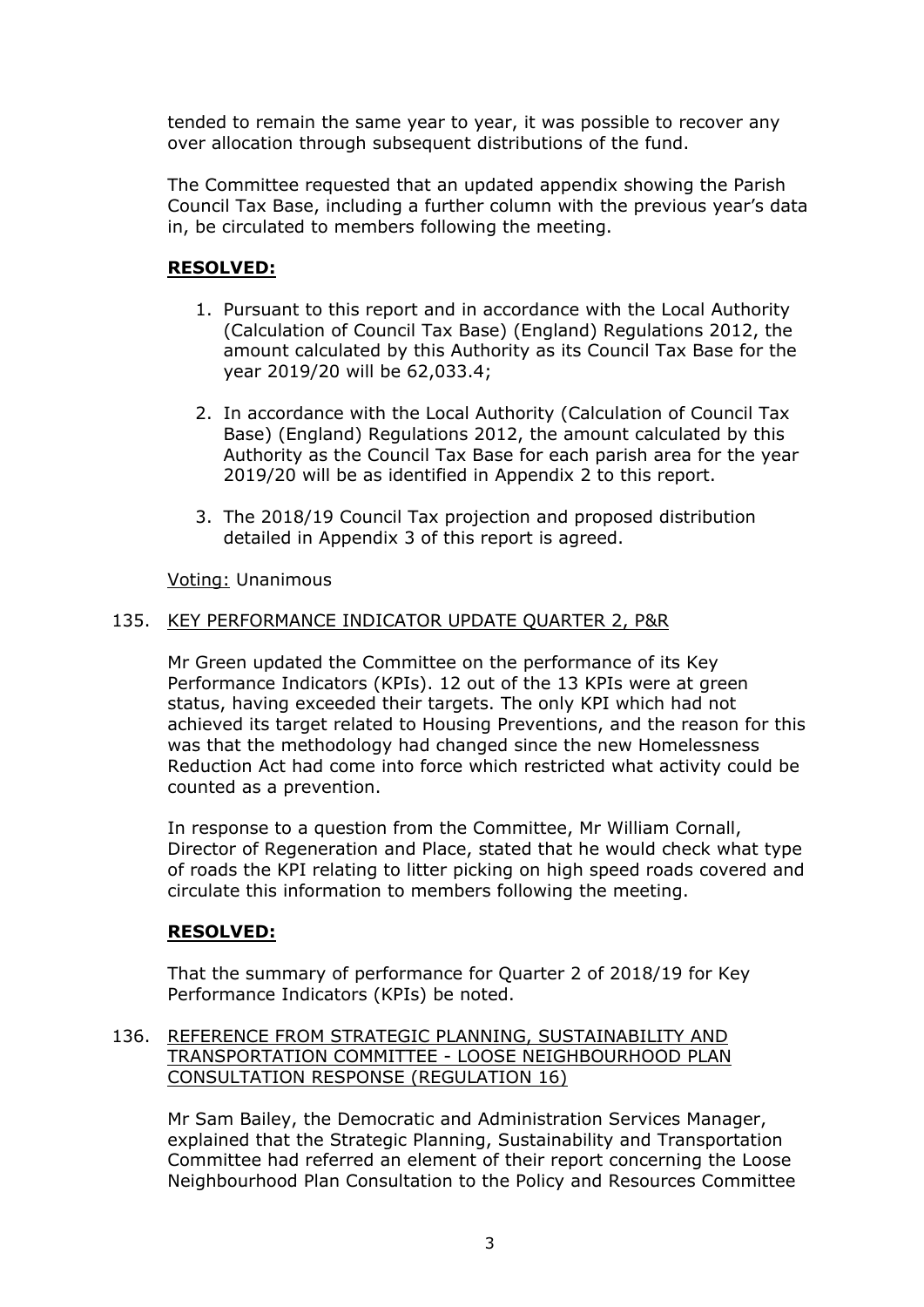for comment. The element of the consultation response report referred was that of the proposed response of the Council as landowner, which dealt with the designation of land known as Field to the rear of Herts Crescent and McAlpine Close as Local Green Space, which Mr Green would submit under his delegated authority.

The Committee debated the proposed response and raised the following:

- Any designations of green space should be supported on principle as there was a shortage of green space in the borough. Enhanced protection for green space was required to protect it from development.
- There were different grades of local green space, it may not be beneficial to place protected status onto this land as it may be that the Council will want to use it for other purposes in the future, depending on the grade of the land.
- It was important to ensure that any objection made was consistent with the approach the Council had taken previously. It was important to understand whether the Council had raised objections to designation of its land as local green space in other Neighbourhood Plan consultations.

Mr Green confirmed that he would take into account the comments made by the Committee and the completed response would be circulated by email once he had exercised his delegated authority on this matter.

## **RESOLVED:**

That the Director of Finance and Business Improvement takes into account the comments of the Policy and Resources Committee when exercising his delegated authority in relation to the Maidstone Borough Council response to the Loose Neighbourhood Plan as a landowner.

Voting: Unanimous

## 137. EXCLUSION OF THE PRESS AND PUBLIC

**RESOLVED:** That the press and the public be excluded from the meeting due to the possible disclosure of confidential information for the reasons outlined in the report, having taken into account the public interest test.

#### 138. ENFORCEMENT PROCEEDINGS

Mr William Cornall, Director of Regeneration and Place, outlined an enforcement issue to the Committee.

#### **RESOLVED:**

That the report is noted.